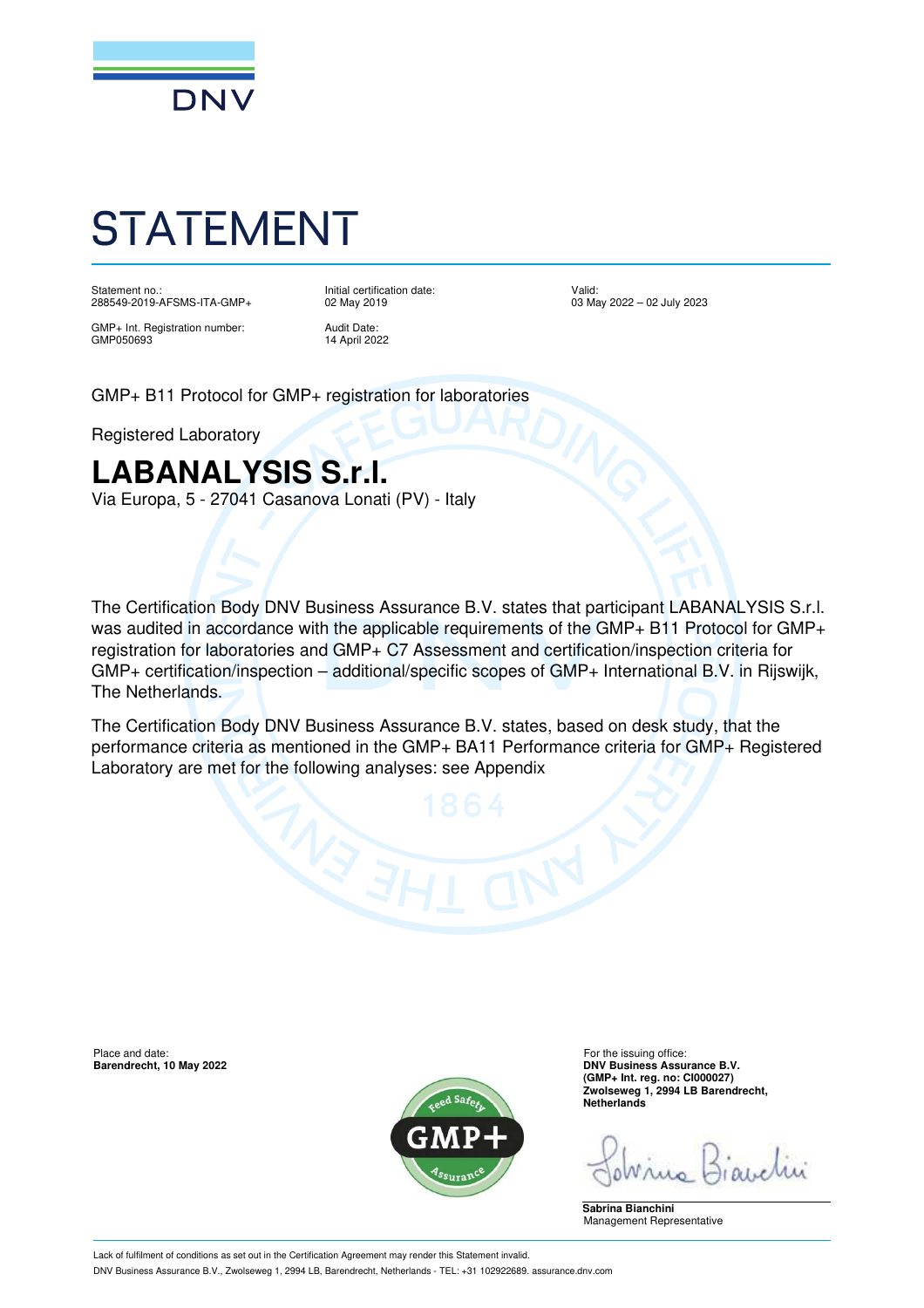

Statement no.: 288549-2019-AFSMS-ITA-GMP+ Place and date: Barendrecht, 10 May 2022

### **Appendix to Statement**

#### **Registered Laboratory**

| Aflatoxin B1<br>Sum of dioxins and<br>dioxin-like PCBs | Feed material<br>$\overline{\mathsf{X}}$<br>$\overline{\mathsf{x}}$ | Feed additives and<br>premixtures<br>$\overline{\mathsf{x}}$ | Feed (compound feed<br>and complementary<br>feed)<br>$\overline{\mathsf{x}}$ |
|--------------------------------------------------------|---------------------------------------------------------------------|--------------------------------------------------------------|------------------------------------------------------------------------------|
|                                                        |                                                                     |                                                              |                                                                              |
|                                                        |                                                                     |                                                              |                                                                              |
|                                                        |                                                                     |                                                              |                                                                              |
|                                                        |                                                                     |                                                              |                                                                              |
|                                                        |                                                                     |                                                              | $\overline{X}$                                                               |
| <b>Dioxins</b>                                         | $\overline{\mathsf{x}}$                                             | $\overline{X}$                                               | $\overline{X}$                                                               |
| Dioxin-like PCBs                                       | $\overline{X}$                                                      | $\overline{\mathsf{x}}$                                      | $\overline{X}$                                                               |
| Non-dioxin-like PCBs                                   | $\overline{X}$                                                      | $\overline{X}$                                               | $\overline{\mathsf{x}}$                                                      |
|                                                        |                                                                     |                                                              |                                                                              |
| Arsenic                                                | $\overline{X}$                                                      | $\overline{X}$                                               | $\overline{X}$                                                               |
|                                                        | $\overline{\mathsf{x}}$                                             | $\overline{X}$                                               | $\overline{X}$                                                               |
| Cadmium                                                | $\overline{\mathsf{x}}$                                             | $\overline{\mathsf{x}}$                                      | $\overline{X}$                                                               |
| Mercury                                                | $\overline{X}$                                                      |                                                              | $\overline{X}$                                                               |
| Fluorine                                               |                                                                     |                                                              |                                                                              |
|                                                        |                                                                     |                                                              |                                                                              |
|                                                        | $\overline{\mathsf{x}}$                                             | $\overline{\mathsf{x}}$                                      | $\overline{\mathsf{x}}$                                                      |
|                                                        | Pesticides                                                          |                                                              |                                                                              |